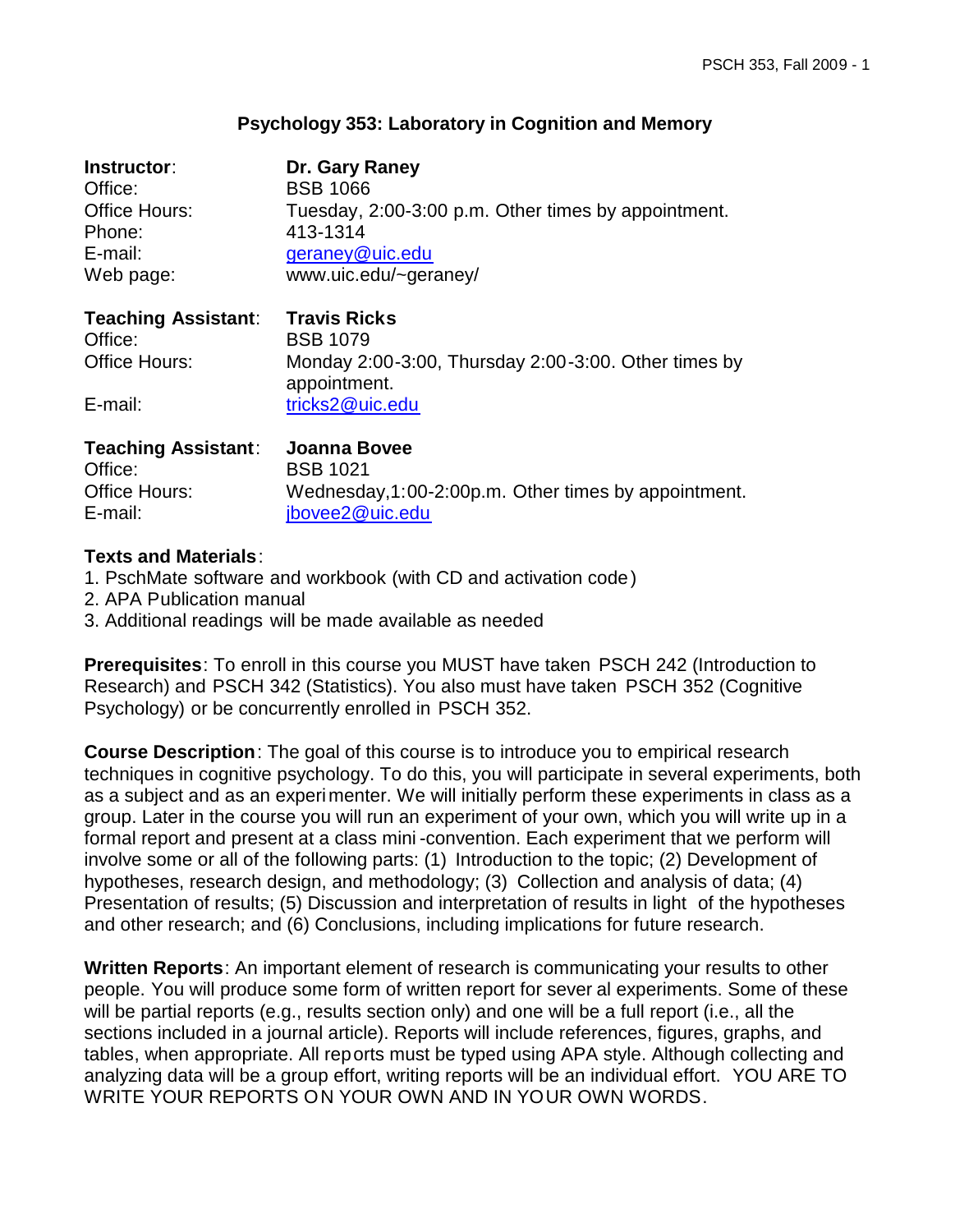**Grading**: Grades will be based on class participation, written reports, assignments, and your final project. Active participation in class discussions and attendance is EXPECTED and REQUIRED. There will be no final examination; the final project serves this purpose. Note that the components of the final project will be worth roughly half of your grade. A traditional points breakdown will be used to determine your grade  $(90 + % = A, 80 - 89% = B, 70 - 79% = C, 60 - 10)$  $69\% = D$ , less than  $60\% = F$ )

Assignments will include: (Subject to change!)

1. Small assignments (e.g., summarize and analyze data, answer questions about experiments)

2. Written report #1 (full report: title, abstract, introduction, methods, results, discussion, references, table, figure)

3. Final project proposal (partial report: title, introduction , methods, references)

4. Final project report (full report)

5. Final project presentations (joint poster presentation for each project group plus individual oral presentations)

6. Class participation (e.g., preparing for class, participating in discussion s)

| <b>Assignment</b>                     | $\sim$ . The state of the state process of plastic color to about the transfer of $\sim$<br><b>Points</b><br>Approximate % |     |
|---------------------------------------|----------------------------------------------------------------------------------------------------------------------------|-----|
|                                       |                                                                                                                            |     |
| 10 Small assignments (10 points each) | 100                                                                                                                        |     |
| Written report #1                     | 100                                                                                                                        |     |
| Final project proposal                | 50                                                                                                                         | 9.5 |
| Final project report                  | 200                                                                                                                        | 38  |
| Final project class presentations     | 30                                                                                                                         | 5.  |
| Class participation                   | 45                                                                                                                         | 8.6 |
|                                       | 525                                                                                                                        |     |

## **Expected Points Breakdown: (Subject to change!)**

Look at the **Grading Guide** posted on Blackboard for details about how reports are graded.

## **Other Information.**

1. **Participation counts substantially towards your grade.** This includes participating in discussions, preparing for class, attending class, and **arriving on time**.

2. **Plagiarism will not be tolerated.** If any amount of plagiarism is discovered in an assignment, you will receive a grade of 0 (zero) for the assignment and possibly a failing gra de for the course. I will also notify the Office of the Dean of Student Affairs and file an academic dishonesty charge that will be added to your academic file. You will work in groups on some parts of your assignments, but you must write the final version of all assignments on your own and in your own words. Copying from your partners is a form of plagiarism.

3. **Late Assignments and Make-ups.** Late assignments will be penalized 5% or 1% per day late (including weekend days), whichever is greater. Make-ups generally cannot be given because of the format of the class , so hand in your assignments on time.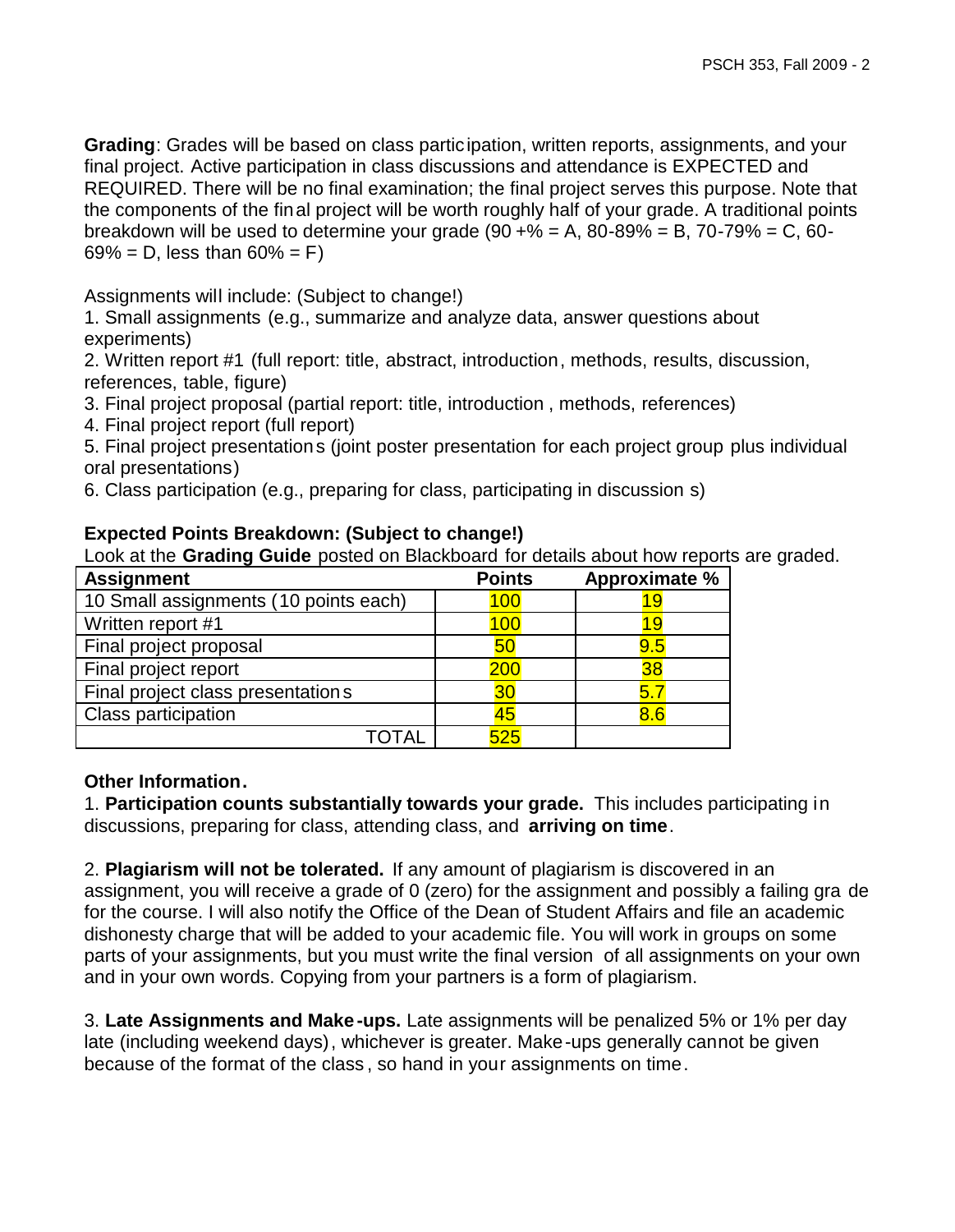| Date |                                                                 | Topic                                                                    |
|------|-----------------------------------------------------------------|--------------------------------------------------------------------------|
| Aug  | 25                                                              | Introduction.                                                            |
|      |                                                                 | What is research? What is an experiment?                                 |
|      | 27                                                              | <b>Review Experimental Terms.</b>                                        |
|      |                                                                 | Perform Comprehension experiment (Letter detection vs. Normal            |
|      |                                                                 | reading).                                                                |
|      |                                                                 | Read Linton & Gallo chapters 2 and 3.                                    |
|      |                                                                 | Assignment 1 due: Experimental terms questionnaire.                      |
| Sep  | $\mathbf{1}$                                                    | Data tabulation and analysis for Comprehension experiment.               |
|      | <b>Assignment 2 due: Discussion questions for Comprehension</b> |                                                                          |
|      |                                                                 | experiment.                                                              |
|      | 3                                                               | Write results section for Comprehension experiment & perform             |
|      |                                                                 | additional analyses.                                                     |
|      | 8                                                               | Discuss experimental design and interactions.                            |
|      |                                                                 | Assignment 5 due: Questions for Linton & Gallo Chapter 3.                |
|      | 10                                                              | Orientation to Psychmate.                                                |
|      |                                                                 | Practice generating variations of experimental designs.                  |
|      |                                                                 | Assignment 3 due: Excel data file.                                       |
|      | 15                                                              | Discuss APA style and writing experimental reports.                      |
|      |                                                                 | Read APA manual chapters 1, 2, and 5.                                    |
|      |                                                                 | Assignment 4 due: APA style questions.                                   |
|      | 17                                                              | Perform Sternberg STM scanning experiment (Psychmate #2.2).              |
|      |                                                                 | Introduction and data collection.                                        |
|      |                                                                 | <b>Read Sternberg article.</b>                                           |
|      | 22                                                              | STM Scanning: Data tabulation, analysis, and discussion of results.      |
|      |                                                                 | <b>Assignment 6 due: Discussion questions for Sternberg STM</b>          |
|      |                                                                 | scanning experiment.                                                     |
|      | 24                                                              | Discuss final projects proposals.                                        |
|      |                                                                 | Introduction to PEAK.                                                    |
|      | 29                                                              | Perform third in-class experiment (topic to be determined).              |
|      |                                                                 | Introduction, data collection, data tabulation.                          |
|      |                                                                 | Assignment 7 due: Analyze Sternberg data using SPSS.                     |
| Oct  | $\mathbf{1}$                                                    | Individual help with Report #1.                                          |
|      |                                                                 | Assignment 8 due: Discussion Questions for third in-class                |
|      |                                                                 | experiment.                                                              |
|      | 6                                                               | Data analysis and discussion of results for third in -class experiment.  |
|      |                                                                 | <b>Report #1 Rough Draft Due</b> (30 points of total, must be a complete |
|      |                                                                 | draft).                                                                  |
|      | 8                                                               | Perform fourth in-class experiment (topic to be determined).             |
|      |                                                                 | Introduction, data collection, data tabulation.                          |
|      | 13                                                              | Data analysis and discussion of results for fourth in-class experiment.  |
|      |                                                                 | <b>Assignment 9 due: Discussion Questions for fourth in-class</b>        |
|      |                                                                 | experiment.                                                              |

# **Course Outline (Assignments are available on Blackboard)**